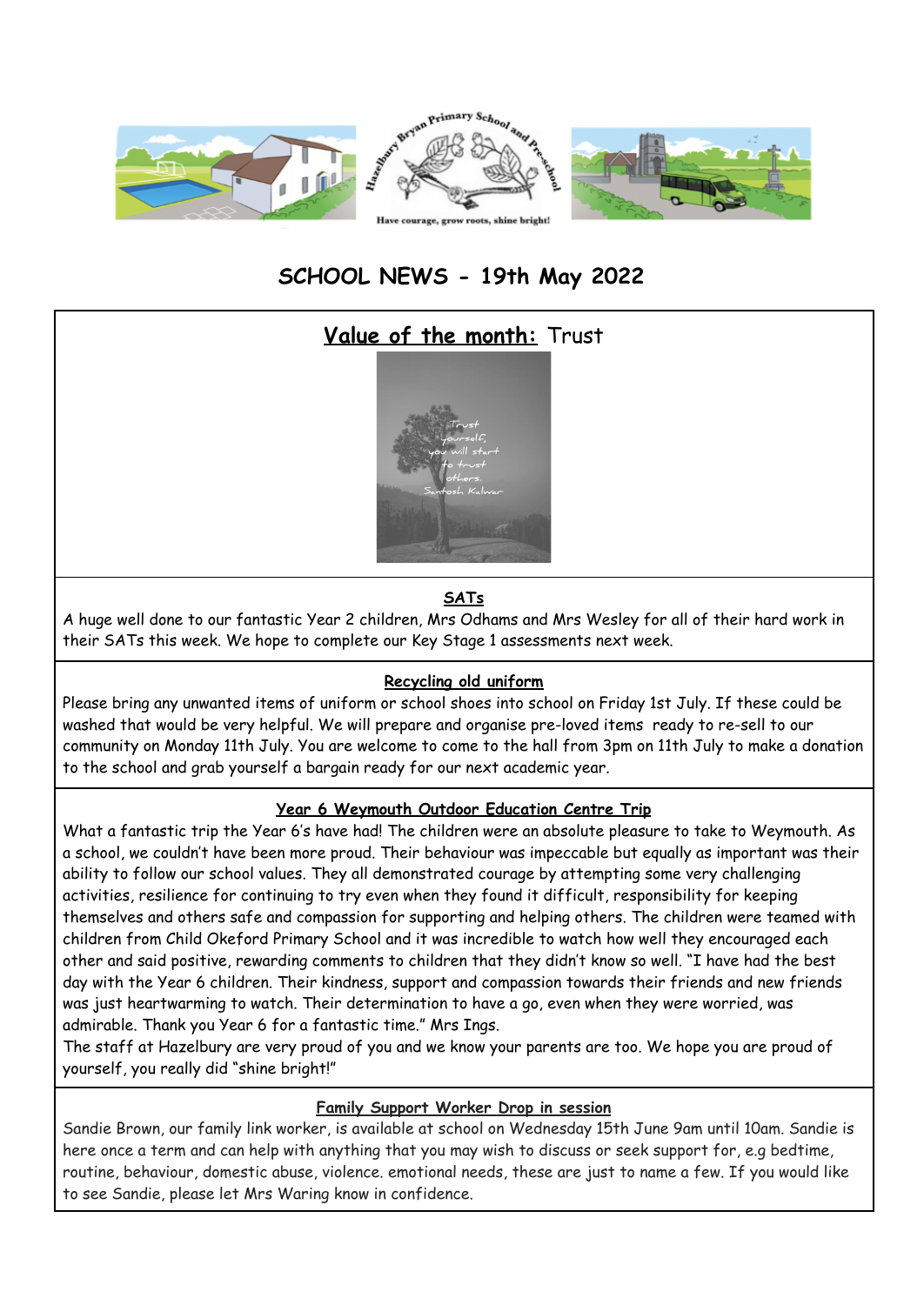| North Dorset Tri Golf Competition                     | Race for Life                                          |
|-------------------------------------------------------|--------------------------------------------------------|
| Well done to Ellie, Dexy, Lia, Aaron, Amelia R, Rosie | Well done Team Hazelbury. On Saturday 14th May, 8      |
| J, James and Tabitha C for taking part in the North   | members of staff took part in the 5K Mud Run in Poole. |
| Dorset Tri-Golf competition, they were a credit to    | We raised £1,330 as well as £210 Gift Aid. Thank you   |
| the school and themselves showing great               | for all of your support. We are proud to have helped   |
| sportsmanship.                                        | such an important charity.                             |

## **Northover Energy Competition Results**

Please see below a message emailed to us from Northover Energy.

Today is the day of the big announcement of our winner of 1000L of Kerosene heating oil & a child's name on the side of our Brand-new Scania Lorry!!!

Before we announce the winner, we would just like to say A MASSIVE THANK YOU & WELL DONE to every single one of you that have entered our community give away!! It has been overwhelming as to how many of you have got involved to win your families the 1000L of heating oil and having your name on the side of our new lorry.

Now of course not everyone can win the main prize, but we would like to offer everyone that entered £5 off their next delivery with us. (This can only be used once and should be used by the end of august 2022. Just mention your child's name and what school they are from when calling.)

Now to announce the winner…This was completed by pulling a name out of the hat. All the designs were amazing and that was the only way in which we could do it fairly…

So, the winner of our local school's community giveaway is…. **LEWIS P from Hazelbury Bryan Primary School**. WOW what an amazing design Lewis came up with, it was clear a lot of time and effort was put into this design.

Lewis, we will be in contact with your family over the next day or 2 to discuss what happens next…

For everyone else we would just like to again say a massive thank you for entering our community giveaway & this won't be the last time you hear from us. We will be back soon with more brilliant giveaways and offer for our local community. #LETSSTICKTOGETHER.

| Blandford Foodbank - Half Term Food Baas           | <b>Year 6 celebrations</b>                               |
|----------------------------------------------------|----------------------------------------------------------|
| Blandford Foodbank this half-term holiday are      | Monday 11 July Pool Party. Please bring any inflatables  |
| packing a food bag of ingredients to make 5 corned | and enjoy fun in the pool.                               |
| beef recipes and a recipe bag of puddings.         | Tuesday 12 July 1.30pm and Wednesday 13 July 4pm we      |
| If you would like a food bag from Blandford        | will look forward to sharing our KS2 Play, led by Year 6 |
| Foodbank please speak to Mrs Green or myself, in   | children. 2 adults are welcome to attend on either day   |
| confidence, by TUESDAY 24 MAY.                     | but please only attend one performance.                  |
|                                                    | On Monday 18th July at 9.15am we will hold our Year 6    |
| The foodbank will be open on Thursday 26th May or  | Leavers' Assembly in the hall. We welcome a maximum      |
| Tuesday 31st May between 10.00-2.00pm at The       | of 2 adults from each family. If you haven't sent a baby |
| United Reformed Church DT11 7DQ.                   | photo and current photo of your Year 6 child into        |
|                                                    | school please do so by the end of term in order to have  |
|                                                    | them on their leavers' presentation.                     |

### **Pot of Gold and Credit Zone winners!!!!!!**

A massive well done and congratulations to:

Noah B in Hawks for reaching his Bronze Award We are really proud of you all. Keep up the hard work!

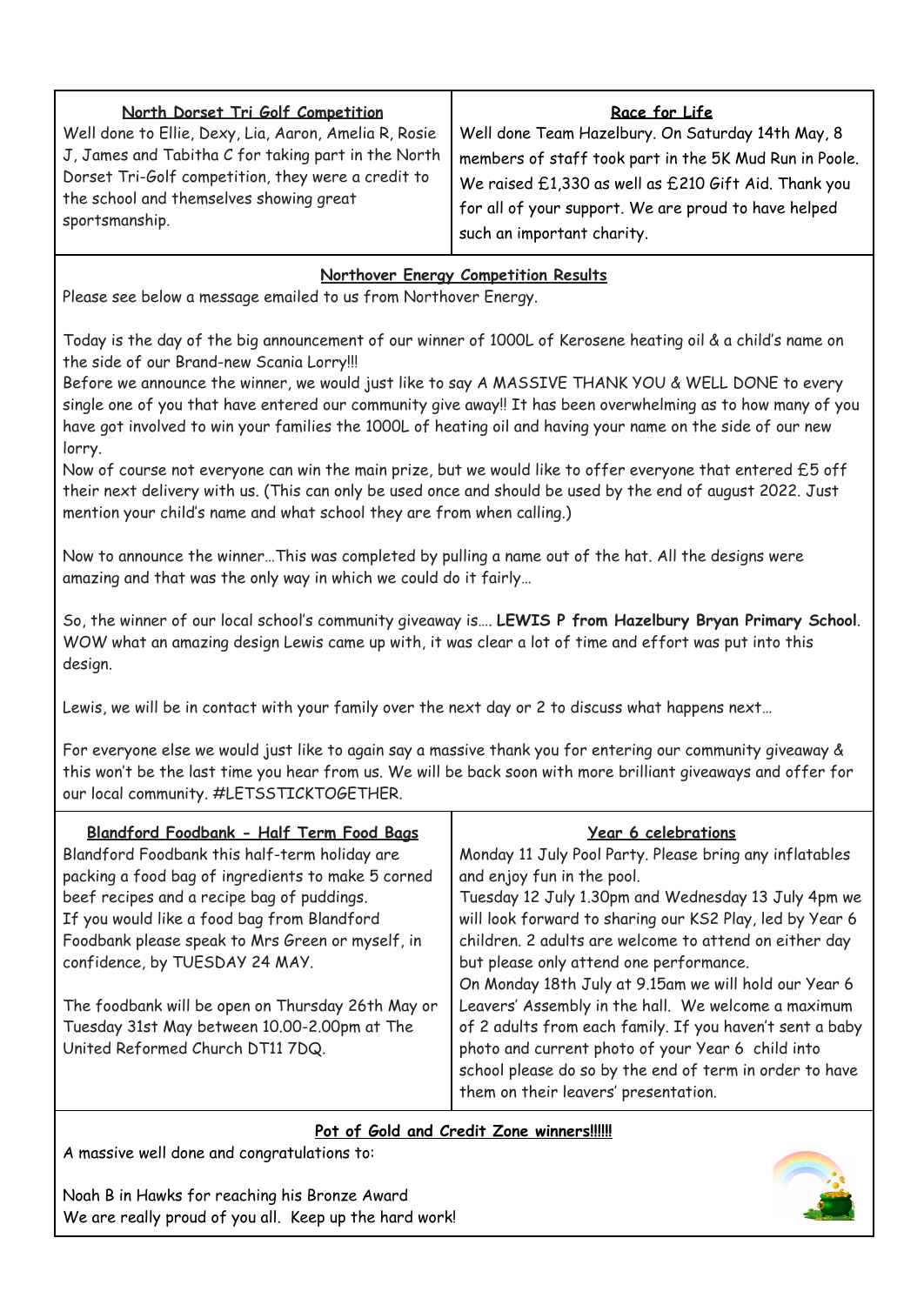#### **Swimming times and details**

Owls - Wednesday 11am, Thursday 9am and Friday at 11am. If the pool is too cold at 9am the children will only swim on a Wednesday and Friday.

Kestrels - Tuesday, Wednesday and Thursday at 1pm.

Hawks - Tuesday (changed from Wednesday), Thursday at 11am and Friday at 1pm.

Eagles - Wednesday, Thursday and Friday at 2pm.

### **Learner of the week...**

**Barn Owls:** Aleena for being kind, compassionate and helpful to her friends

**Owls:** Findley for showing new confidence in swimming.

**Kestrels:** Connor for trying to use conjunctions to vary his sentences.

**Hawks:** Aaron for always working hard and being kind to others.

**Eagles:** Summer for working hard this week in all of her lessons.

| <u>Class:</u>                                                                                                                                                                                                                                                                                                                                                                                                                                                                                                                                                                                                                                                                                                                                                                                                                                                                                                                                                                                                                                                                                                                                                                                                                                                 | Week ending: 13th May 2022 |  |
|---------------------------------------------------------------------------------------------------------------------------------------------------------------------------------------------------------------------------------------------------------------------------------------------------------------------------------------------------------------------------------------------------------------------------------------------------------------------------------------------------------------------------------------------------------------------------------------------------------------------------------------------------------------------------------------------------------------------------------------------------------------------------------------------------------------------------------------------------------------------------------------------------------------------------------------------------------------------------------------------------------------------------------------------------------------------------------------------------------------------------------------------------------------------------------------------------------------------------------------------------------------|----------------------------|--|
|                                                                                                                                                                                                                                                                                                                                                                                                                                                                                                                                                                                                                                                                                                                                                                                                                                                                                                                                                                                                                                                                                                                                                                                                                                                               |                            |  |
| Owls                                                                                                                                                                                                                                                                                                                                                                                                                                                                                                                                                                                                                                                                                                                                                                                                                                                                                                                                                                                                                                                                                                                                                                                                                                                          | 97.5%                      |  |
| <b>Kestrels</b>                                                                                                                                                                                                                                                                                                                                                                                                                                                                                                                                                                                                                                                                                                                                                                                                                                                                                                                                                                                                                                                                                                                                                                                                                                               | 98.9% - WELL DONE KESTRELS |  |
| <b>Hawks</b>                                                                                                                                                                                                                                                                                                                                                                                                                                                                                                                                                                                                                                                                                                                                                                                                                                                                                                                                                                                                                                                                                                                                                                                                                                                  | 98.5%                      |  |
| <b>Eagles</b>                                                                                                                                                                                                                                                                                                                                                                                                                                                                                                                                                                                                                                                                                                                                                                                                                                                                                                                                                                                                                                                                                                                                                                                                                                                 | 92.9%                      |  |
|                                                                                                                                                                                                                                                                                                                                                                                                                                                                                                                                                                                                                                                                                                                                                                                                                                                                                                                                                                                                                                                                                                                                                                                                                                                               |                            |  |
| Dates for your diary:<br>18 - 25 May Year 2 SATs<br>26 May - Queen's Jubilee Tea Party<br>20 - 29 May - Arts week at Fiddleford Manor<br>Thursday 26 May - Years 1 - 6 Scootability<br>Friday 27 May - School closed for staff training<br>Monday 30 May - Friday 3 June - Half term<br>Monday 6 June - Back to school<br>6 - 10 June - Year 1 Phonics Check<br>6 - 10 June - Year 4 Times Table Check<br>Wednesday 15 June - Owls Bugfest School Visit<br>Wednesday 15 June 9am - 10am - Family Support worker drop in session<br>Friday 17 June (change of date) - Year 1 & 2 Run Around Rounders at William Barnes Primary School<br>Monday 20 June 2.15pm - New Reception children parent meet<br>Friday 1 July - Drop off previously loved uniform and school shoes at school.<br>Monday 4 July - Year 4 Step up day at SNHS<br>Tuesday 5 July - Year 5 & 6 Sporting Challenge day at SNHS<br>Wednesday 6 July - Year 5 Arts day at SNHS<br>Thursday 7 July - Transition afternoon for Years Reception - 5. Year 6 transition day to SNHS<br>Thursday 7 July 6.30pm - Presentation/meeting at SNHS for Year 6 children and parents to have an<br>opportunity to meet staff / form tutors and find out more about SNHS<br>Friday 8 July - Reports go home |                            |  |